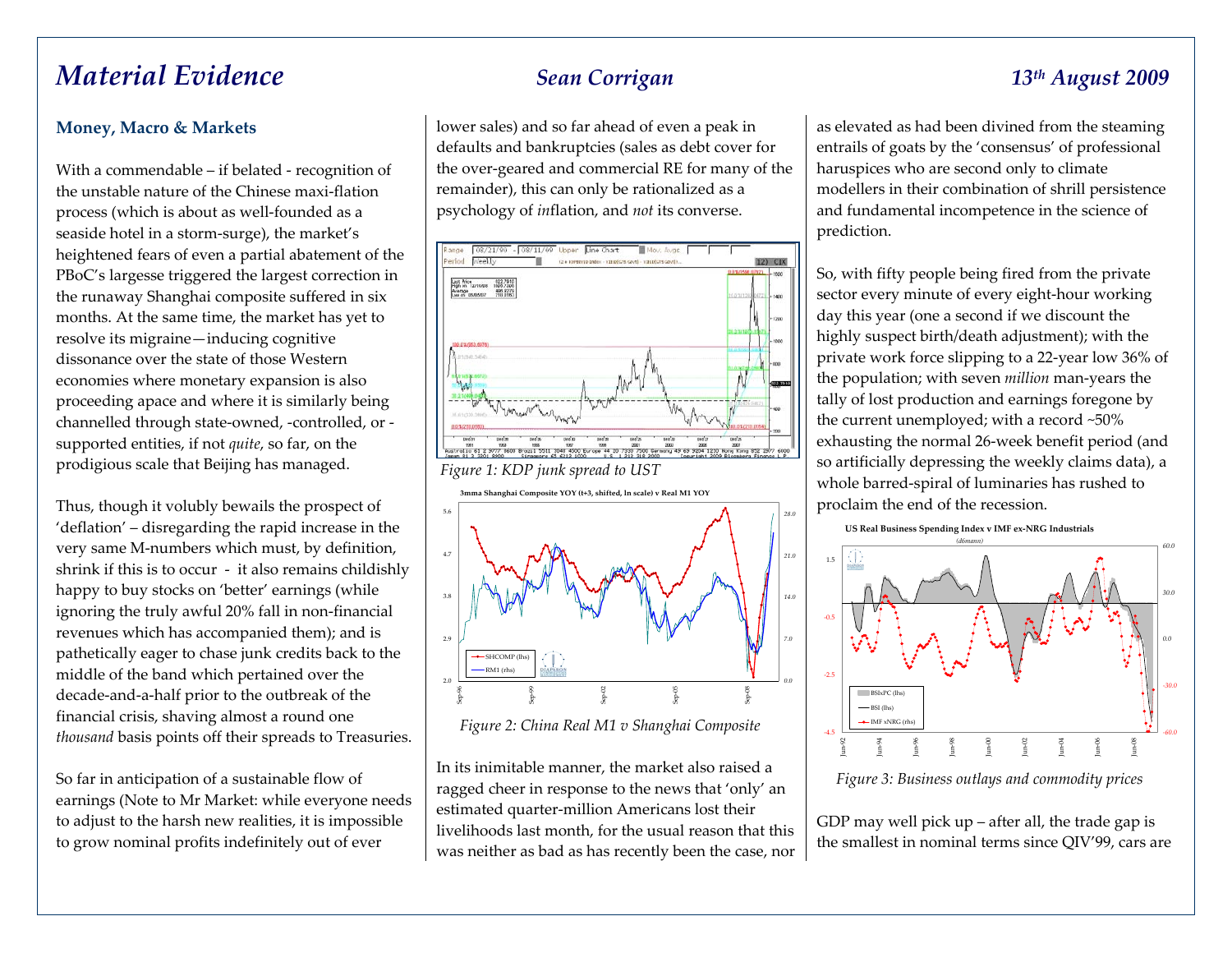going to be sold (and presumably replaced) in sizeable quantities, and (*cf* below) federal outlays are running 22% above the same period in 2008. But, so far all the crucial elements of business spending seem to be militating against this meaning much. Pinched by falling sales (also off 17.5% YOY at the aggregate level) and collapsing <sup>2</sup>‐way trade flows (down 31.5%), there remains <sup>a</sup> marked disinclination to increase outlays on workers, inputs, or plant and machinery – <sup>a</sup> critical point since business‐to‐business spending is typically <sup>2</sup> ½ times the size of the personal consumption outlays on which so much blind emphasis is usually placed.

**Obama and Bernanke may be close to moving the entire US inside <sup>a</sup> Schwarzschild horizon of heavily‐monetized deficits – and hence helping Americans to burn their remaining sticks of furniture in the attempt to keep warm – but it cannot be over‐emphasised that <sup>a</sup> high GDP count is not indissolubly linked to either wealth creation or corporate profitability.**



*Figure 4: The US Deficit black hole*

The potential implosion in US creditworthiness is being led by <sup>a</sup> fall in Federal Government receipts which was only once greater, in 1931, while the rate of increase in outlays in peacetime has only been exceeded in the New Deal years of 1931, '34 & '36 when, of course, they were starting from <sup>a</sup> much lower base. The difference between the two has only twice been wider – amid the global disaster of 1931 itself ‐ and in 1942 – America's first full year of participation in WWII. In detail, <sup>12</sup>‐<sup>m</sup> trailing outlays are rising at 20% YOY ‐ the fastest nominal pace since 1976 ‐ while receipts have fallen 14.8% YOY ‐ their fastest drop in at least 40 years. The percentage cover for outlays has been <sup>a</sup> pace‐ settingly poor 56% so far in calendar 2009, taking the deficit to no less than 78% of receipts and to <sup>a</sup> staggering 14% of private GDP where it is on track to reach between \$1.6‐\$1.8 trillion for the full year ‐ equivalent to the entire GDP of Spain, Russia, or Brazil.

Just as well, then, that the Fed and its confreres abroad have directly monetized almost 60% (\$570 bln) of the net new debt issued this year, while the \$665 bln of base Agency and MBS paper also magicked into cash has helped make Treasury paper seem <sup>a</sup> good deal less scarce to those whose offers it has so generously lifted. By its own admission, the Fed alone will snap up close to another \$900 by year end while the other CBs – still engaged in an undeclared struggle to supply vendor finance to their countries' larger foreign customers – are unlikely to pull back just yet. Karl Helfferich and Rudolf Havenstein would be proud of them all: dollar bulls may not be quite so enamoured if the current trend holds.





### **Commodity Corner**

Record high seasonal inventories for all of oil, mogas, *and* heat; multi‐year demand lows for each (3 years for Lo‐S distillate, 6 for mogas, 9 for crude, off the chart for Hi‐S); 16‐year seasonal low refinery runs and 20+ year low capacity utilization rates; <sup>a</sup> market every bit as bulled up as before the June correction (having added 45% of the net spec crude long last week alone); Cushing overbrimming, WTI lagging, and contangoes rising; Natgas, coal, an uranium all languishing; chemical rail‐car loadings at an <sup>8</sup>‐year seasonal low.

Given the above litany, it is very hard to love energy in general and relatively expensive mogas in particular… and ye<sup>t</sup> we wouldn't like to be caught fading this mystical rally if some *Deus ex Machina* pops it through the early August highs, not with so much hot money making such large holes in trouser pockets everywhere.

# *Material Evidence*